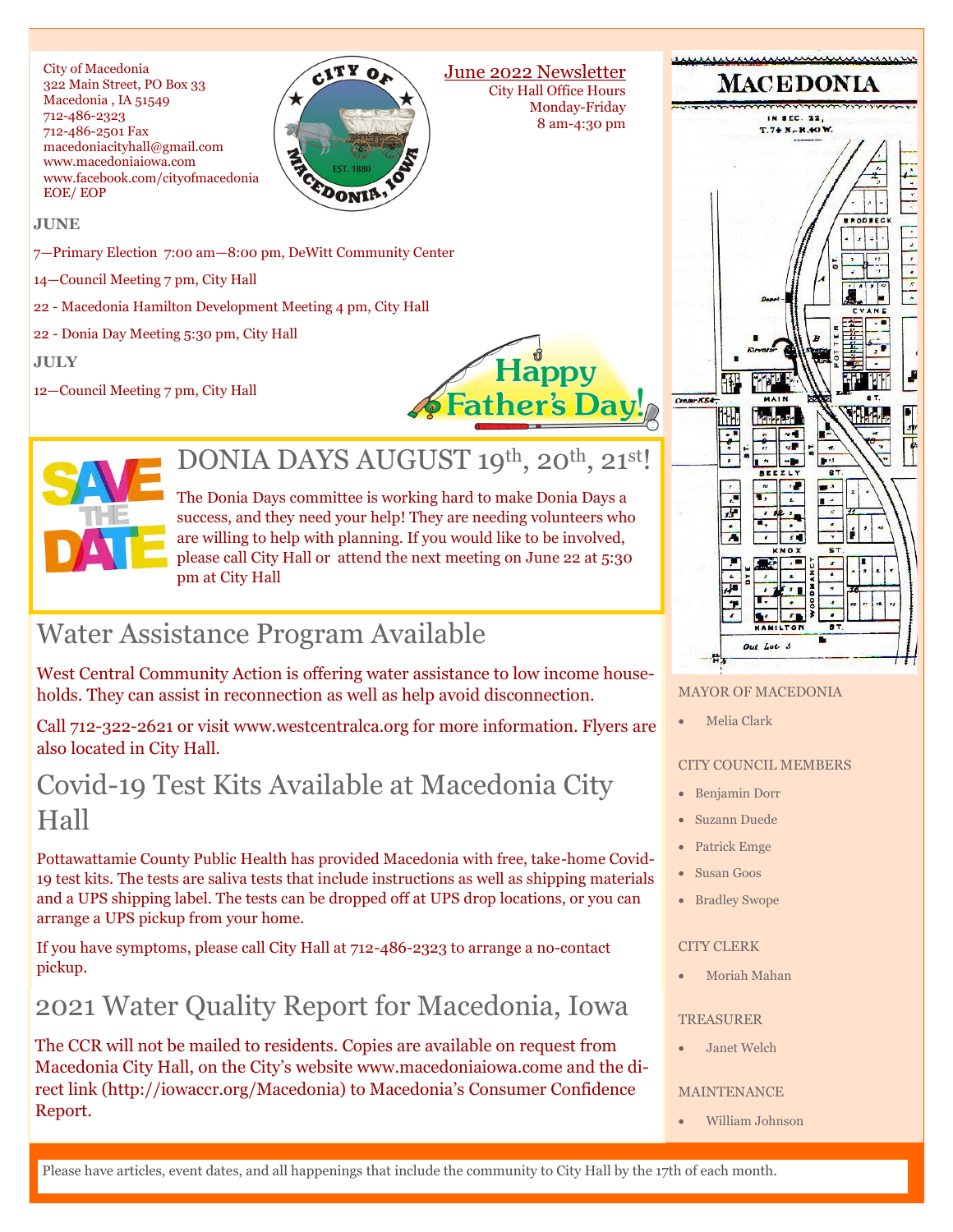

# City-Wide Garage Sale

#### August 19th 5:00 pm—8:00 pm & August 20th 8:00 am—2:00 pm

Please call City Hall or return this form with your utility payment if you are planning a garage sale on August 19th & 20th During Donia Days. We would like to get everyone who is participating on the city-wide garage sale map.

Name & Address:

Phone Number:

Brief Description of Items for Sale:

## *All City Ordinances can be found online at www.macedoniaiowa.com*

*Pottawattamie County Recycling Trailer Curbside Recycling & Yard Waste Parked in Macedonia every 3rd week behind the Stempel Bird Museum June 9th & 23rd Friday, June 3—Friday, June 10 Friday, June 24– Friday, July 1 Recycling bins should be at curb Items Accepted: Cardboard, (1-5) Plastic, Paper (NO PLASTIC BAGS) by 7:00 a.m. on the scheduled Thurs.*

*Tin Can Recycling—Wednesday, June 22—Tuesday, June 28 Items Accepted: (1-5) Plastic & Paper*

### SERVICES AVAILABLE AT CITY HALL

Notary Public– Free

Copies– \$0.10 per copy

Color Copies– \$0.20 per copy

Fax- \$1.00 per fax

Lending Library

Free Wi-Fi Internet Access

Deposit Box in City Hall Door

## Pottawattamie County

Animal Control provides animal control services to Macedonia and is authorized to enforce the City's ordinances pertaining to animal control. 712-366-1143

animalcontrol@pottcounty.com

ANIMAL EMERGENCY

712-328-5737

Dewitt Community Building

Call City Hall at 486-2323 to reserve a date for your event. Cash or Check only.

## NOW ACCEPTING CREDIT & DEBIT CARDS FOR CITY UTILITY PAYMENTS

Pay online at GovPayNow.com Pay Location Code: a00328

Or pay by phone (1-800-604-7888).

# Macedonia Community Pride

Reminder that we are entering another mowing season, & it is the responsibility of each property owner to maintain their property in compliance with City Code.

Cutting Grass/Weeds—The owner or occupant of any premises shall mow grass & prevent the growth of weeds & other noxious growths upon any such premises & the parkings & alleys adjacent thereto before such grass/weeds & noxious growths become a breeding place for mosquitoes, or the harboring place of filthy deposits, so as to be dangerous to the health of the community.

Failure to maintain your yard & property in compliance with City Code will result in a legal notice to abate. The City will enforce Chapter 52.01 & if necessary abate the conditions at a cost to the owner. Maintaining your yard & property shows pride in our Community!

Junk Vehicle—A vehicle is considered a junk vehicle if it cannot be move under its own power or has not been used as an operating vehicle for a period of thirty (30) days or more. If you want to keep the vehicle, it must be stored in a garage or other enclosed structure. Comments to Council Members are welcomed.



**The Summer Solstice is Tuesday, June 21. This is the longest day of the year and marks the start of Summer!**

Invoices are mailed out on the 1st of each month, and payment is due on the 25th. A \$10 late fee with be applied if payment is not received by the due date.